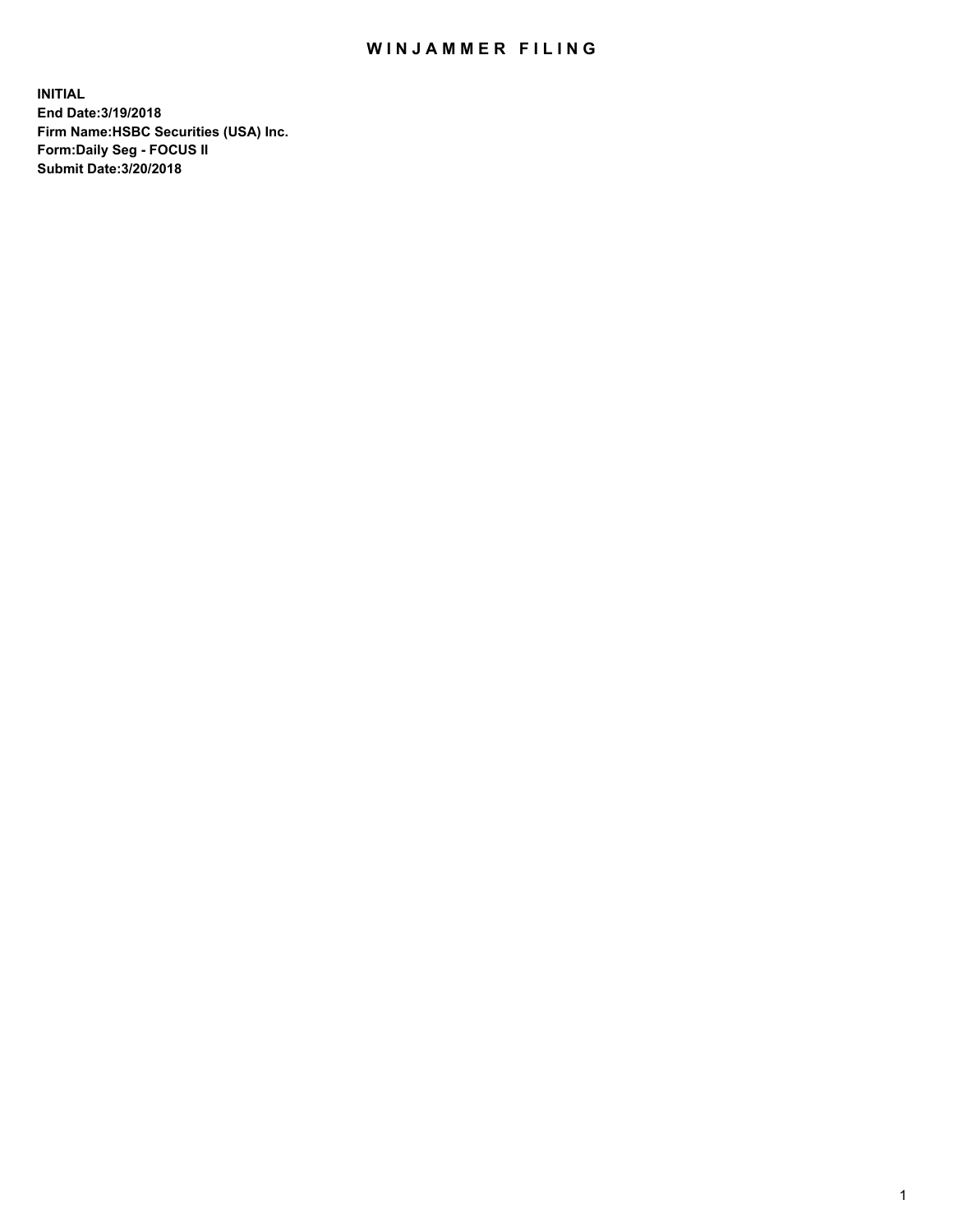## **INITIAL End Date:3/19/2018 Firm Name:HSBC Securities (USA) Inc. Form:Daily Seg - FOCUS II Submit Date:3/20/2018 Daily Segregation - Cover Page**

| Name of Company<br><b>Contact Name</b><br><b>Contact Phone Number</b><br><b>Contact Email Address</b>                                                                                                                                                                                                                         | <b>HSBC Securities (USA) Inc.</b><br><b>Michael Vacca</b><br>212-525-7951<br>michael.vacca@us.hsbc.com |
|-------------------------------------------------------------------------------------------------------------------------------------------------------------------------------------------------------------------------------------------------------------------------------------------------------------------------------|--------------------------------------------------------------------------------------------------------|
| FCM's Customer Segregated Funds Residual Interest Target (choose one):<br>a. Minimum dollar amount: ; or<br>b. Minimum percentage of customer segregated funds required:%; or<br>c. Dollar amount range between: and; or<br>d. Percentage range of customer segregated funds required between: % and %.                       | 147,000,000<br><u>0</u><br><u>00</u><br>00                                                             |
| FCM's Customer Secured Amount Funds Residual Interest Target (choose one):<br>a. Minimum dollar amount: ; or<br>b. Minimum percentage of customer secured funds required:%; or<br>c. Dollar amount range between: and; or<br>d. Percentage range of customer secured funds required between: % and %.                         | 25,000,000<br><u>0</u><br><u>00</u><br>00                                                              |
| FCM's Cleared Swaps Customer Collateral Residual Interest Target (choose one):<br>a. Minimum dollar amount: ; or<br>b. Minimum percentage of cleared swaps customer collateral required:%; or<br>c. Dollar amount range between: and; or<br>d. Percentage range of cleared swaps customer collateral required between:% and%. | 95,000,000<br><u>0</u><br><u>00</u><br><u>00</u>                                                       |

Attach supporting documents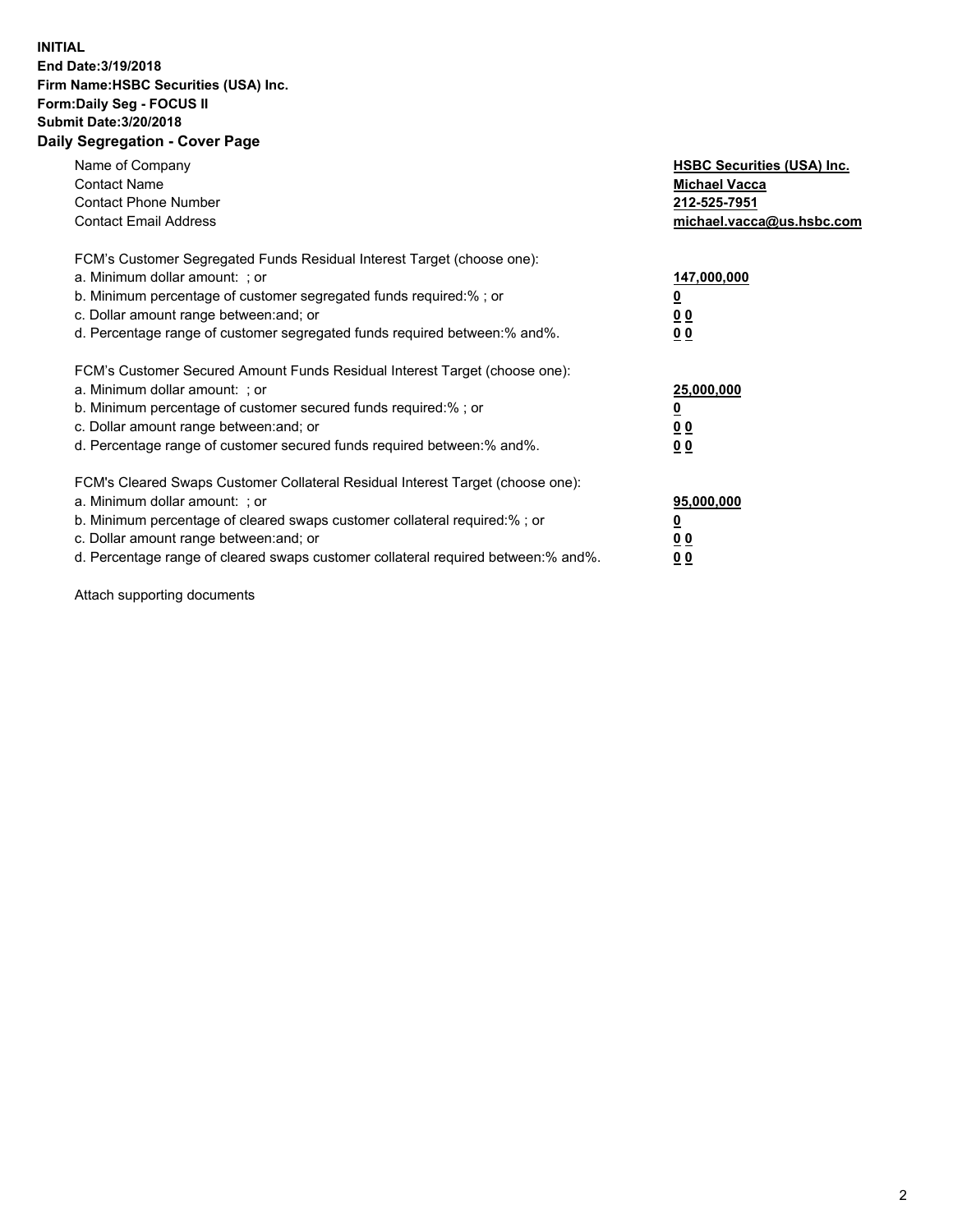**INITIAL End Date:3/19/2018 Firm Name:HSBC Securities (USA) Inc. Form:Daily Seg - FOCUS II Submit Date:3/20/2018 Daily Segregation - Secured Amounts**

Foreign Futures and Foreign Options Secured Amounts Amount required to be set aside pursuant to law, rule or regulation of a foreign government or a rule of a self-regulatory organization authorized thereunder **0** [7305] 1. Net ledger balance - Foreign Futures and Foreign Option Trading - All Customers A. Cash **79,927,069** [7315] B. Securities (at market) **78,026,042** [7317] 2. Net unrealized profit (loss) in open futures contracts traded on a foreign board of trade **4,965,460** [7325] 3. Exchange traded options a. Market value of open option contracts purchased on a foreign board of trade **0** [7335] b. Market value of open contracts granted (sold) on a foreign board of trade **0** [7337] 4. Net equity (deficit) (add lines 1. 2. and 3.) **162,918,571** [7345] 5. Account liquidating to a deficit and account with a debit balances - gross amount **56,741** [7351] Less: amount offset by customer owned securities **-51,494** [7352] **5,247** [7354] 6. Amount required to be set aside as the secured amount - Net Liquidating Equity Method (add lines 4 and 5) **162,923,818** [7355] 7. Greater of amount required to be set aside pursuant to foreign jurisdiction (above) or line 6. **162,923,818** [7360] FUNDS DEPOSITED IN SEPARATE REGULATION 30.7 ACCOUNTS 1. Cash in banks A. Banks located in the United States **85,317,114** [7500] B. Other banks qualified under Regulation 30.7 **0** [7520] **85,317,114** [7530] 2. Securities A. In safekeeping with banks located in the United States **31,643,878** [7540] B. In safekeeping with other banks qualified under Regulation 30.7 **0** [7560] **31,643,878** [7570] 3. Equities with registered futures commission merchants A. Cash **0** [7580] B. Securities **0** [7590] C. Unrealized gain (loss) on open futures contracts **0** [7600] D. Value of long option contracts **0** [7610] E. Value of short option contracts **0** [7615] **0** [7620] 4. Amounts held by clearing organizations of foreign boards of trade A. Cash **0** [7640] B. Securities **0** [7650] C. Amount due to (from) clearing organization - daily variation **0** [7660] D. Value of long option contracts **0** [7670] E. Value of short option contracts **0** [7675] **0** [7680] 5. Amounts held by members of foreign boards of trade A. Cash **40,948,529** [7700] B. Securities **46,382,164** [7710] C. Unrealized gain (loss) on open futures contracts **4,965,460** [7720] D. Value of long option contracts **0** [7730] E. Value of short option contracts **0** [7735] **92,296,153** [7740] 6. Amounts with other depositories designated by a foreign board of trade **0** [7760] 7. Segregated funds on hand **0** [7765] 8. Total funds in separate section 30.7 accounts **209,257,145** [7770] 9. Excess (deficiency) Set Aside for Secured Amount (subtract line 7 Secured Statement Page 1 from Line 8) **46,333,327** [7380] 10. Management Target Amount for Excess funds in separate section 30.7 accounts **25,000,000** [7780] 11. Excess (deficiency) funds in separate 30.7 accounts over (under) Management Target **21,333,327** [7785]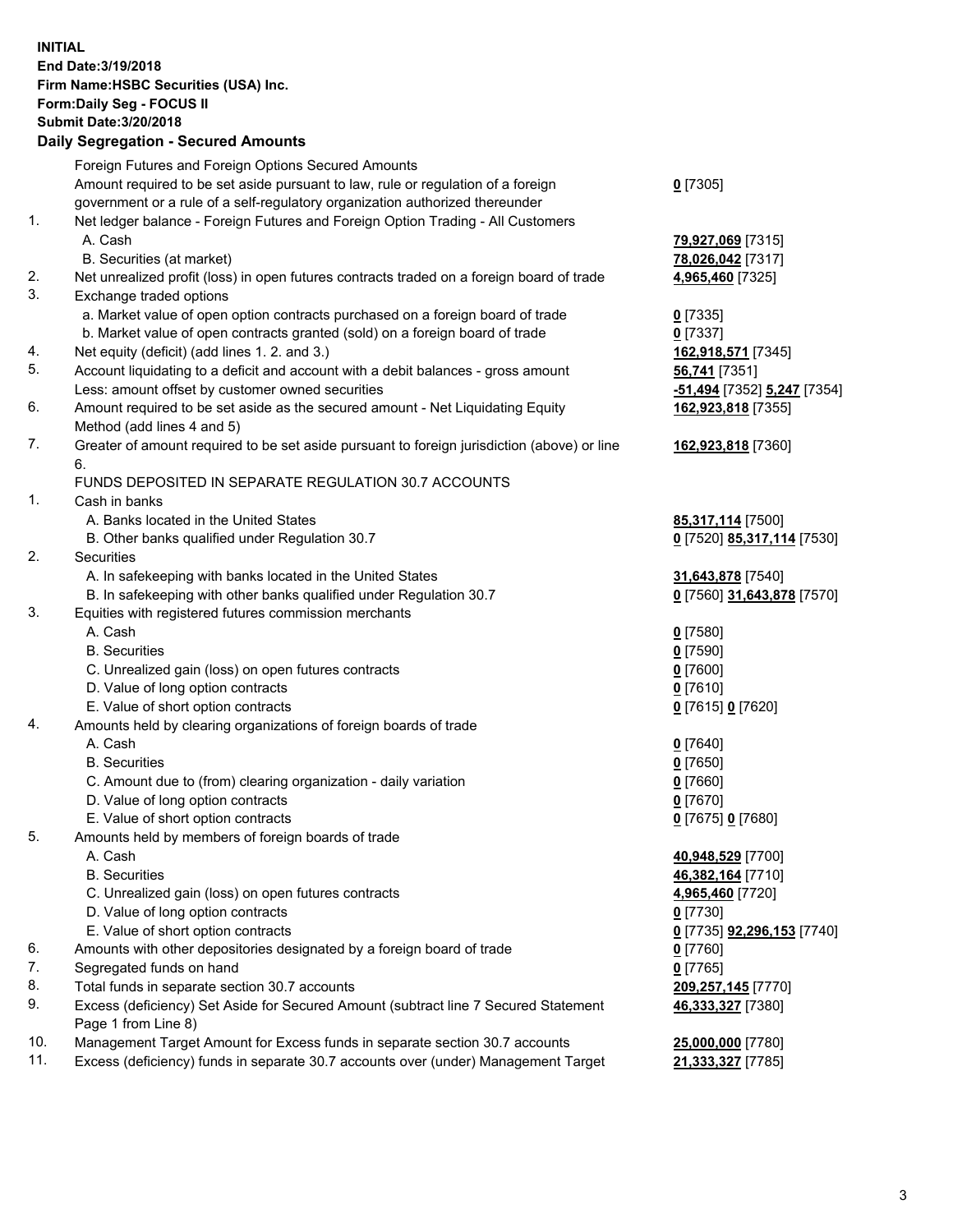**INITIAL End Date:3/19/2018 Firm Name:HSBC Securities (USA) Inc. Form:Daily Seg - FOCUS II Submit Date:3/20/2018 Daily Segregation - Segregation Statement** SEGREGATION REQUIREMENTS(Section 4d(2) of the CEAct) 1. Net ledger balance A. Cash **323,089,781** [7010] B. Securities (at market) **1,206,987,111** [7020] 2. Net unrealized profit (loss) in open futures contracts traded on a contract market **-77,817,775** [7030] 3. Exchange traded options A. Add market value of open option contracts purchased on a contract market **210,243,197** [7032] B. Deduct market value of open option contracts granted (sold) on a contract market **-17,880,089** [7033] 4. Net equity (deficit) (add lines 1, 2 and 3) **1,644,622,225** [7040] 5. Accounts liquidating to a deficit and accounts with debit balances - gross amount **25,276,546** [7045] Less: amount offset by customer securities **-25,230,471** [7047] **46,075** [7050] 6. Amount required to be segregated (add lines 4 and 5) **1,644,668,300** [7060] FUNDS IN SEGREGATED ACCOUNTS 7. Deposited in segregated funds bank accounts A. Cash **26,815,051** [7070] B. Securities representing investments of customers' funds (at market) **0** [7080] C. Securities held for particular customers or option customers in lieu of cash (at market) **163,463,349** [7090] 8. Margins on deposit with derivatives clearing organizations of contract markets A. Cash **308,479,209** [7100] B. Securities representing investments of customers' funds (at market) **0** [7110] C. Securities held for particular customers or option customers in lieu of cash (at market) **986,968,902** [7120] 9. Net settlement from (to) derivatives clearing organizations of contract markets **58,904,966** [7130] 10. Exchange traded options A. Value of open long option contracts **210,243,197** [7132] B. Value of open short option contracts **-17,880,089** [7133] 11. Net equities with other FCMs A. Net liquidating equity **9,522,175** [7140] B. Securities representing investments of customers' funds (at market) **0** [7160] C. Securities held for particular customers or option customers in lieu of cash (at market) **0** [7170] 12. Segregated funds on hand **56,554,860** [7150] 13. Total amount in segregation (add lines 7 through 12) **1,803,071,620** [7180] 14. Excess (deficiency) funds in segregation (subtract line 6 from line 13) **158,403,320** [7190] 15. Management Target Amount for Excess funds in segregation **147,000,000** [7194]

16. Excess (deficiency) funds in segregation over (under) Management Target Amount Excess

**11,403,320** [7198]